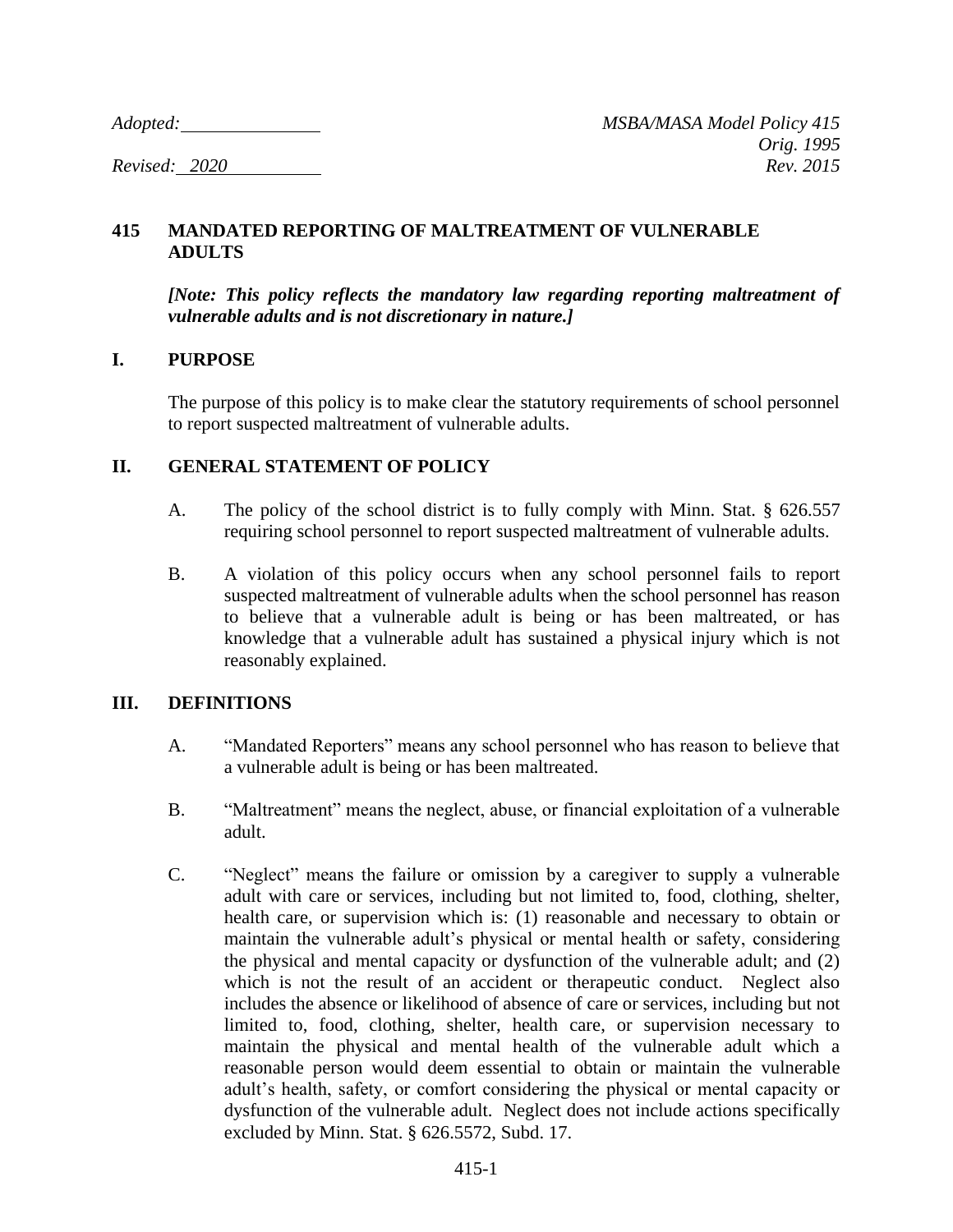- D. "Abuse" means: (a) An act against a vulnerable adult that constitutes a violation of, an attempt to violate, or aiding and abetting a violation of: (1) assault in the first through fifth degrees as defined in sections 609.221 to 609.224; (2) the use of drugs to injure or facilitate crime as defined in section 609.235; (3) the solicitation, inducement, and promotion of prostitution as defined in section 609.322; and (4) criminal sexual conduct in the first through fifth degrees as defined in sections 609.342 to 609.3451. A violation includes any action that meets the elements of the crime, regardless of whether there is a criminal proceeding or conviction. (b) Conduct which is not an accident or therapeutic conduct as defined in this section, which produces or could reasonably be expected to produce physical pain or injury or emotional distress including, but not limited to, the following: (1) hitting, slapping, kicking, pinching, biting, or corporal punishment of a vulnerable adult; (2) use of repeated or malicious oral, written, or gestured language toward a vulnerable adult or the treatment of a vulnerable adult which would be considered by a reasonable person to be disparaging, derogatory, humiliating, harassing, or threatening; (3) use of any aversive or deprivation procedure, unreasonable confinement, or involuntary seclusion, including the forced separation of the vulnerable adult from other persons against the will of the vulnerable adult or the legal representative of the vulnerable adult; and (4) use of any aversive or deprivation procedures for persons with developmental disabilities or related conditions not authorized under section 245.825. (c) Any sexual contact or penetration as defined in section 609.341, between a facility staff person or a person providing services in the facility and a resident, patient, or client of that facility. (d) The act of forcing, compelling, coercing, or enticing a vulnerable adult against the vulnerable adult's will to perform services for the advantage of another. Abuse does not include actions specifically excluded by Minn. Stat. § 626.5572, Subd. 2.
- E. "Financial Exploitation" means a breach of a fiduciary duty by an actor's unauthorized expenditure of funds entrusted to the actor for the benefit of the vulnerable adult or by an actor's failure to provide food, clothing, shelter, health care, therapeutic conduct or supervision, the failure of which results or is likely to result in detriment to the vulnerable adult. Financial exploitation also includes: the willful use, withholding or disposal of funds or property of a vulnerable adult; the obtaining of services for wrongful profit or advantage which results in detriment to the vulnerable adult; the acquisition of a vulnerable adult's funds or property through undue influence, harassment, duress, deception or fraud; and the use of force, coercion, or enticement to cause a vulnerable adult to perform services against the vulnerable adult's will for the profit or advantage of another.
- F. "Vulnerable Adult" means any person 18 years of age or older who: (1) is a resident or inpatient of a facility; (2) receives services required to be licensed under Minn. Stat. Ch. 245A, except as excluded under Minn. Stat. § 626.5572, Subd.  $21(a)(2)$ ; (3) receives services from a licensed home care provider or person or organization that offers, provides, or arranges for personal care assistance services under the medical assistance program; or (4) regardless of residence or type of service received possesses a physical or mental infirmity or other physical,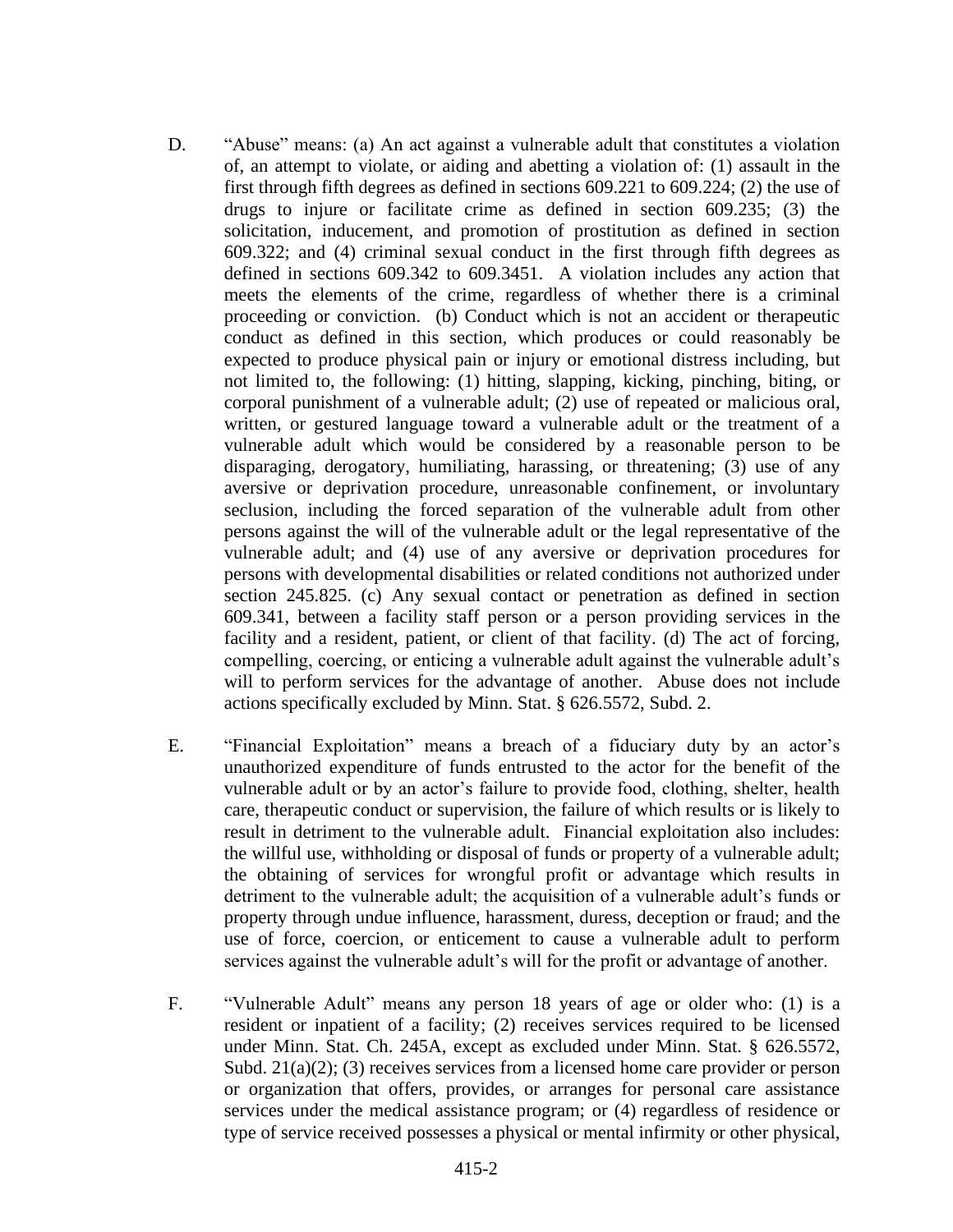mental, or emotional dysfunction that impairs the individual's ability to adequately provide the person's own care without assistance or supervision and, because of the dysfunction or infirmity and need for care or services, has an impaired ability to protect the individual's self from maltreatment.

- G. "Caregiver" means an individual or facility who has responsibility for the care of a vulnerable adult as a result of a family relationship, or who has assumed responsibility for all or a portion of the care of a vulnerable adult voluntarily, by contract, or by agreement.
- H. "School Personnel" means professional employees or their delegates of the school district engaged in providing health, educational, social, psychological, law enforcement, or other caretaking services of vulnerable adults.
- I. "Immediately" means as soon as possible, but no longer than 24 hours from the time initial knowledge that the incident occurred has been received.

# **IV. REPORTING PROCEDURES**

- A. A mandated reporter as defined herein shall immediately report the suspected maltreatment to the common entry point responsible for receiving reports.
- B. Whenever a mandated reporter, as defined herein, knows or has reason to believe that an individual made an error in the provision of therapeutic conduct to a vulnerable adult which results in injury or harm, which reasonably requires the care of a physician, such information shall be reported immediately to the designated county agency. The mandated reporter also may report a belief that the error did not constitute neglect and why the error does not constitute neglect.
- C. The reporter shall to the extent possible identify the vulnerable adult, the caregiver, the nature and extent of the suspected maltreatment, any evidence of previous maltreatment, the name and address of the reporter, the time, date, and location of the incident, and any other information that the reporter believes might be helpful in investigating the suspected abuse or neglect. A mandated reporter may disclose *not public data* as defined under Minn. Stat. § 13.02 to the extent necessary to comply with the above reporting requirements.
- D. A person mandated to report suspected maltreatment of a vulnerable adult who negligently or intentionally fails to report is liable for damages caused by the failure. A negligent or intentional failure to report may result in discipline. A mandatory reporter who intentionally fails to make a report, who knowingly provides false or misleading information in reporting, or who intentionally fails to provide all the material circumstances surrounding the reported incident may be guilty of a misdemeanor.
- E. Retaliation against a person who makes a good faith report under Minnesota law and this policy, or against vulnerable adult who is named in a report is prohibited.